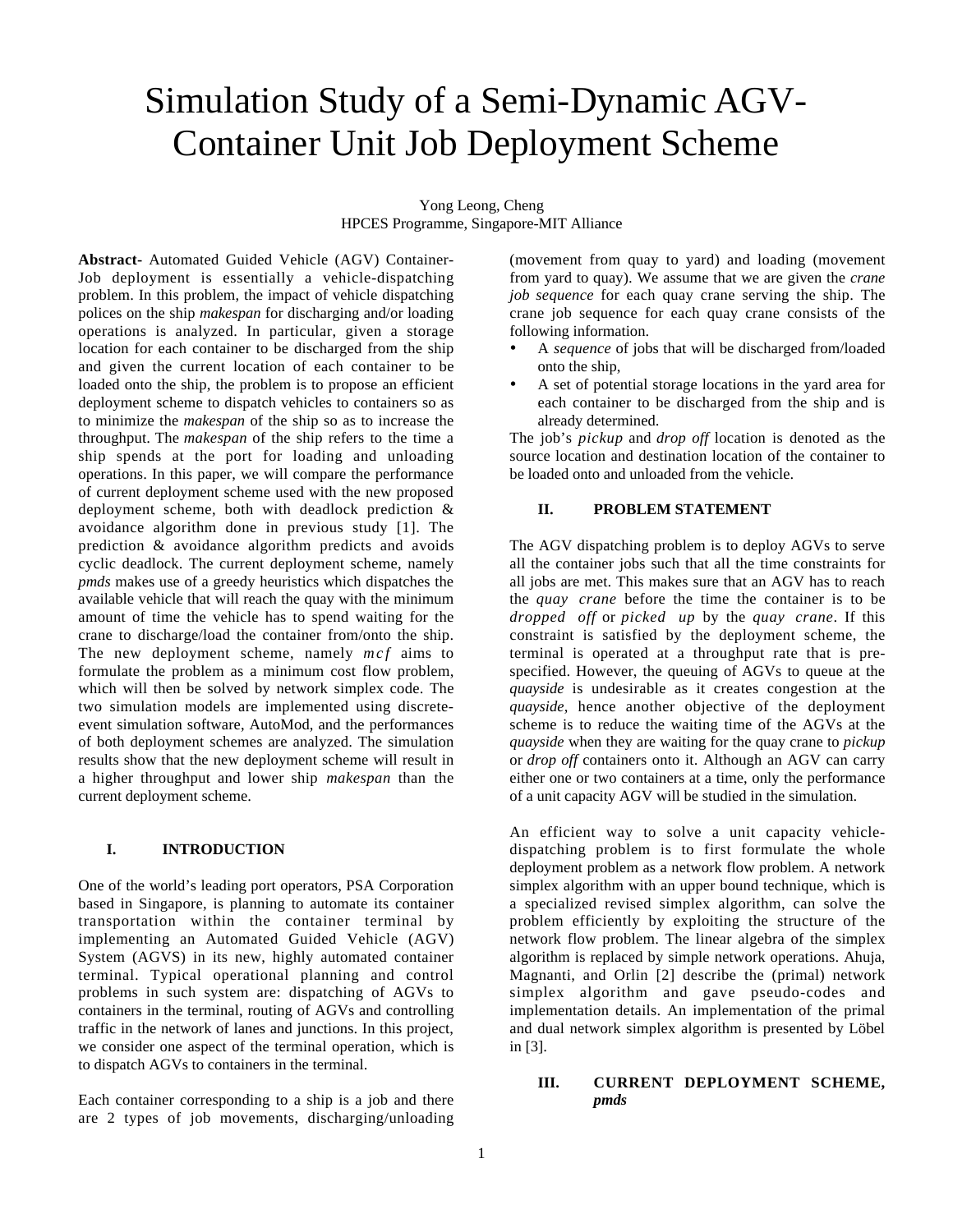The general rule behind the deployment scheme is based on a greedy heuristic that aims to dispatch vehicles to jobs such that the time each vehicle spends waiting for the quay crane to serve a job is minimized. For each quay crane, the predetermined crane job sequence, consisting of n jobs may consist of only unloading jobs (or "*u*" job) or only loading jobs (or "*l*" job) or a combination of both unloading and loading jobs (or "*u*/*l*" job). In the latter case, the job sequence consists of two parts: the first part includes all the "*u*" jobs followed by all the "*l*" jobs. For each "*u*" ("*l*") job, there is a predetermined *drop-off* (*pickup*) point in the yard, which is the location of the job. All the jobs are arranged in the order of First In First Out (FIFO) basis based on the earliest appointed *pickup/drop off* time of the job at the *quayside*.

In the greedy heuristic, the first *k* jobs are assigned, each to a single AGV. The next job is assigned to the AGV such that the AGV will reach the location at a time that will minimize the AGV waiting time for the crane to unload/load the "*u*"/"*l*" job to the vehicle. Specifically, when assigning a "*u*" job, the AGV that has the closest arrival time at the *quayside* to the appointed *pickup* time of the job will be dispatched to this job. Similarly, when assigning a "*l*" job, the AGV that has the closest arrival time at the *quayside* to the appointed *drop off* time of the job will be dispatched to this job. Normally for "*l*" job, the AGV that can reach the job source at the *yardside* at the earliest time is dispatched since it needs to travel a longer distance from current position to the *yardside* and to the *quay*side compared to a "*u*" job. The deployment scheme focuses on deployment of one job at a time.

#### *Design of the deployment scheme, pmds*

Before actual deployment, the planning of the job deployment time is done such that the  $1<sup>st</sup>$  4 jobs per crane will be assigned an initial appointed *pickup/drop off* time. The fifth job per crane will be assigned when the service of the  $1<sup>st</sup>$  job at the *quay* has actually been completed. The assignment of the sixth job will depend on the completion of the  $2<sup>nd</sup>$  job and so on. The planning period is effectively 4 jobs ahead. For the 1<sup>st</sup> 4 jobs, the appointed *pick/drop off* time of the  $i^{\text{th}}$  job will be

Appointed time = ship discharge time +  $(i-1)$  \* *time window* 

For the next subsequent jobs after the  $1<sup>st</sup>$  four, the appointed *pickup/drop off* time of the *j th* job will be

Appointed time =  $(j-4)$ <sup>th</sup> actual *pickup/drop off* time + 4\* *time window*

Thus, for each crane, there are only 4 jobs at each time that are assigned an appointed pickup*/drop off* time.

Before calculating the expected waiting time, the status of the AGVs must be determined. AGVs can be in the following 4 states, "*retrieving*", "*delivering*", "*going to park*" and "*idle or parked"* status. Only AGVs that are neither in the state of "*retrieving*" the next load nor being assigned to the next load are deployed in the current

deployment scheme, pmds. The waiting time for job *Li*, for the remaining 3 states of the AGV is calculated as follows: If the job  $L_i$  is a " $u$ " job,

1. If the AGV is "*delivering*" the current job, *Lj*, Distance traveled by AGV, Dist = distance(AGV current position,  $L_i$  destination) + distance( $L_i$ destination, *Li* source) Waiting time for  $L_i = L_i$  appointed *pickup* time – (Dist/Average Velocity + *crane* average operating rate for  $L_i$ )

2. If the AGV is "*going to park*", going towards its assigned park location,

> Distance traveled by AGV, Dist = distance(AGV current position, AGV destination) + distance(AGV destination, *Li* source) Waiting time for  $L_i = L_i$  appointed *pickup* time – Dist/Average Velocity

3. If the AGV is "*idle*", Distance traveled by AGV, Dist = distance(AGV current position, *Li* source)

Waiting time for  $L_i = L_i$  appointed *pickup* time – Dist/Average Velocity

If the job  $L_i$  is a "*l*" job, the value of "Dist" will be increased by another distance( $L_i$  source,  $L_i$  destination). Moreover, the waiting time will be decremented by another *yard crane* average operating rate for *Li*.

The whole deployment scheme can be visualized in Figure 1.



Figure 1:A visualization of the deployment scheme, pmds

The determination of the average velocity of each AGV is important since it is the only parameter that will affect the time information. The average velocity will be determined based on the historical statistical data information.

## **IV. PROPOSED DEPLOYMENT SCHEME,** *mcf*

The proposed deployment scheme can be formulated as a minimum cost flow problem (*mcf*) and solved with the network simplex algorithm. The network simplex code is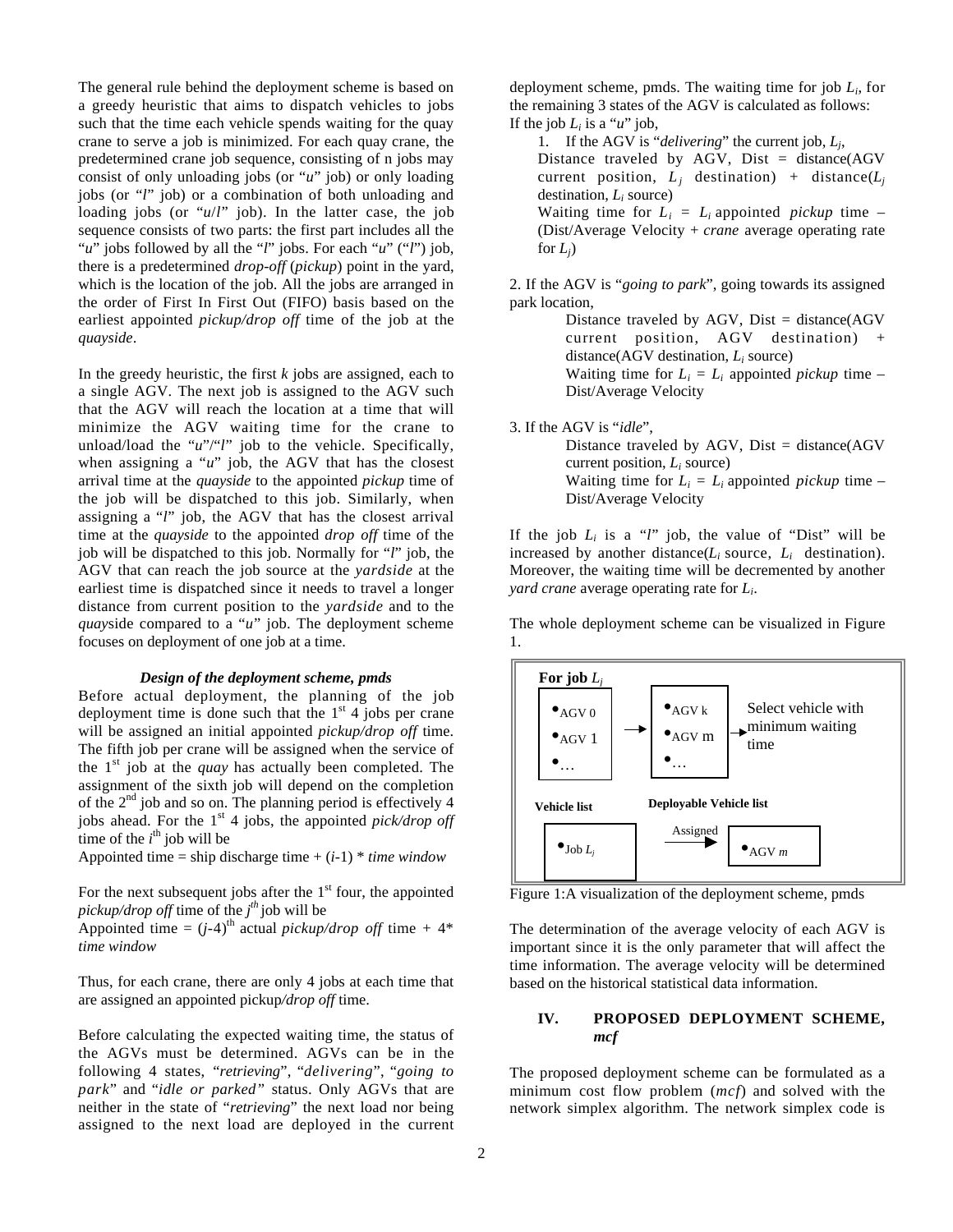written in  $C_{++}$  language and is easily available on the Web [3].

The containers to be served and the AGVs to be deployed can be formulated as nodes in the network. Assume in this problem, there are *m* number of AGVs and *n* number of containers or jobs. Altogether, there are a total of *m*+2*n*+1 nodes. The *m* AGV nodes can be regarded as source nodes and there is 1 sink node. Each container node will be split into 1 container node and 1 virtual container node (or container' node) giving 2n container nodes as the transshipment nodes. The reason for splitting each container node into two is to ensure a flow through the node, i.e. a vehicle must pickup the container. This will be explained in the following.

Given a network *G* (*N*, *A*), where *N* is a set of nodes and *A* is a set of arcs. The following needs to be defined before forming the network.

- $N = \{N_{AGV} \cup N_{JOB} \cup N_{JOB'} \cup N_S\}$ . The set of nodes, *N* is split into 4 mutually exclusive set of nodes where  $N_{AGV}$  is the set of *m* number of AGV nodes;  $N_{JOB}$  is the set of *n* number of container nodes;  $N_{JOB}$  is the set of *n* number of virtual container nodes and  $N<sub>S</sub>$  is the set of one sink node. The labeling of the nodes in each set is given as follows:
	- $O$   $N_{AGV} = \{1, 2, ..., m\}$
	- o  $N_{JOB} = \{m+1, m+2, ..., m+n\}$
	- $N_{JOB'} = \{m+n+1, m+n+2, ..., m+2n\}$ . The  $m+1$  node in  $N_{JOB}$  corresponds to  $m+n+1$ node in  $N_{JOR}$ , and  $m+2$  node corresponds to *m+n+*2 node and so on.

$$
\circ \quad N_S = \{m+2n+1\}
$$

- $A = \{A_{JJ'} \cup A \setminus A_{JJ'}\}$ . Similarly, the set of arcs, *A* is split into 2 mutually exclusive set of arcs where  $A_{JJ'}$  is the set of arcs flowing between container node,  $N_{JOB}$  to its corresponding container' node,  $N_{JOR'}$  and  $A \setminus A_{JI'}$  will simply be the set of the remaining arcs that excludes arcs in *AJJ'*.
	- o *AJJ'* = {(*i*, *j*)∈*A* | *i*∈*NJOB*, *k* , *j*∈*NJOB'*, *<sup>k</sup>* , *k* = 1,2,...,*n*}.  $N_{JOB, k}$  and  $N_{JOB', k}$  refers to the  $k^{\text{th}}$  element in the set of  $N_{JOB}$  and  $N_{JOB}$ respectively.

Alternatively, the problem can be formulated mathematically as:

$$
(N1) \qquad \text{minimize} \sum_{(i,j)\in A} c_{ij} f_{ij}
$$

*subject to*

$$
\sum_{j \in N_{JOB}} f_{ij} = 1, \qquad \forall i \in N_{AGV}
$$
 (1)

$$
\sum_{j \in N_{AGV}} f_{ji} = -m, \quad \forall i \in N_S
$$
 (2)

$$
\sum_{(i,j)\in A\setminus A_{JJ'}} f_{ij} - \sum_{(j,i)\in A_{JJ'}} f_{ji} = 1, \qquad \forall i \in N_{JOB'} \tag{3}
$$

$$
\sum_{(i,j)\in A_{JJ'}} f_{ij} - \sum_{(j,i)\in A\backslash A_{JJ'}} f_{ji} = -1, \qquad \forall i \in N_{JOB} \tag{4}
$$

$$
f_{ij} = 0, \qquad (i, j) \in A_{JJ'} \tag{5}
$$

$$
0 \le f_{ij} \le 1, \qquad (i, j) \in A \setminus A_{JJ'} \tag{6}
$$

In  $(N1)$  both equations  $(3)$  and  $(4)$  will ensure the container *i* be picked up by the AGV where each container *i* is a sink node and virtual container *i'* is the source node. Take note that the arc costs for arcs  $(i, j) \in A_{JJ'}$  and for arcs  $(i, j)$ *j*)∈*A*\*A<sub>JJ'</sub>*,  $\forall i \in N \setminus N_S$  and  $\forall j \in N_S$  are equal to zero since container *i* and *j* belongs to the same container and for vehicles to end at final destination after pickup respectively.

An example for both formulations is illustrated below. Assume there are 2 AGVs to be deployed and 4 container jobs to be served. Thus,

- $N_{AGV} = \{1,2\}$
- $N_{JOB} = \{3,4,5,6\}$
- $N_{JOB'} = \{7,8,9,10\}$
- $N_S = \{11\}$
- $A_{JJ'} = \{(i,j) \in A \mid i \in N_{JOB, k}, j \in N_{JOB', k}, k = 1, 4\}$

The shaded nodes are the AGV nodes. An example of the network based on the formulation in (N1) is illustrated in Figure 2. The numbers in brackets indicate the lower and upper capacity of the arc flows in  $A_{JJ}$ .



## Figure 2:Example of a network of 2 AGVs and 4 containers using formulation (N1)

Based on the idea of the waiting time from the current deployment scheme, pmds, each arc cost can be thought of as the value of the time difference between the next job's appointed *pickup*/*drop off* time at the quayside to the current job's appointed time in the quayside plus some **travel time**; or the time difference between the next job appointed *pickup*/*drop off* time in the quayside to the current AGV *ready time* plus some **travel time**. To elaborate further, the calculation of the arc costs can be split into 2 sections: *arc cost between an AGV node and the next job/container i node* and *arc cost between job i' node and the job j node*.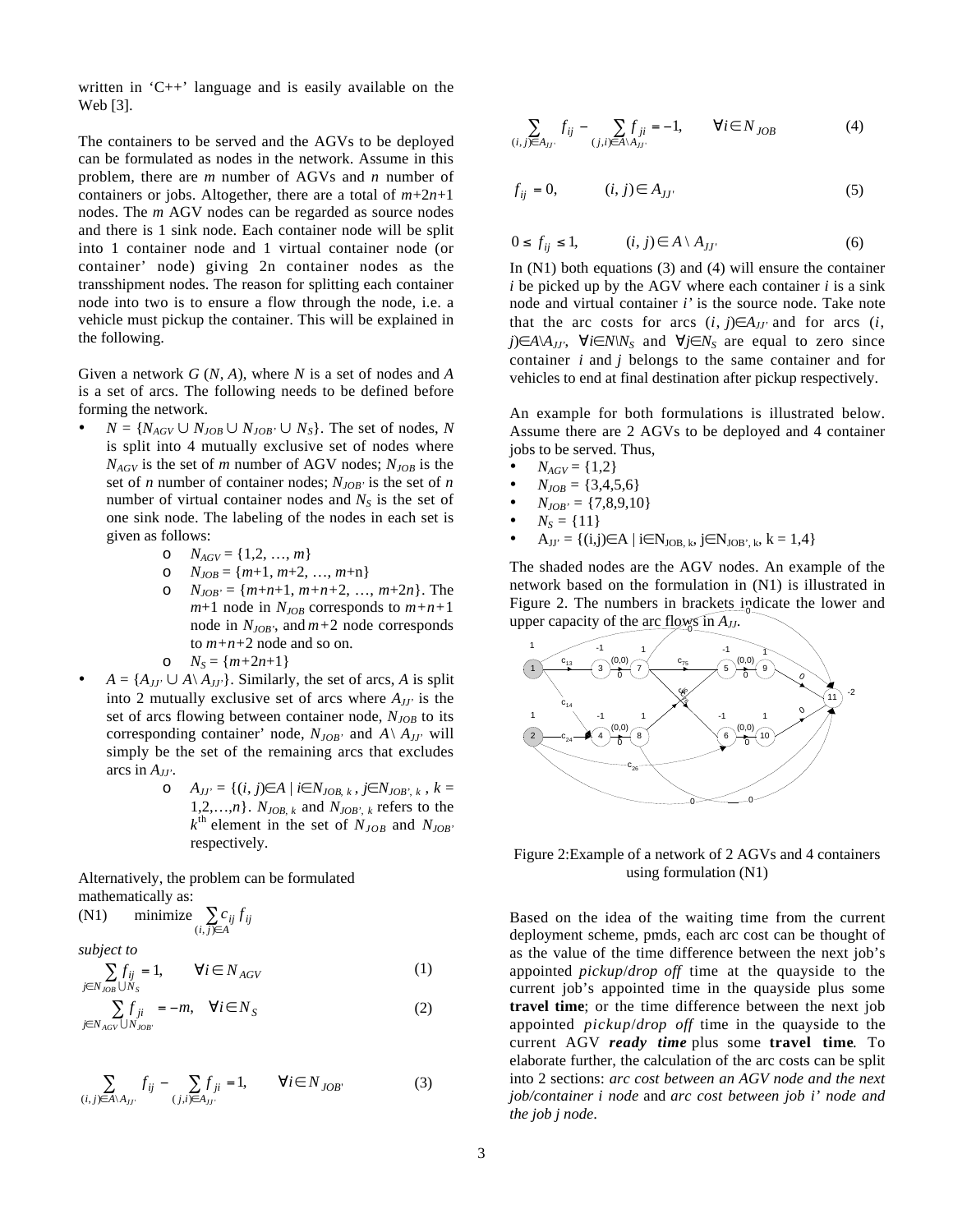## *Arc cost of arcs flowing from AGV to container node*

As mentioned, the job's *pickup* location is denoted as the source of the container to be loaded onto the AGV and the job's *drop off* location is denoted as the destination of the container to be unloaded from the vehicle. In addition, the time at which the vehicle is ready to be deployed is denoted as the vehicle *ready time*. Given that the job's source and destination are known and the AGVs' positions can be monitored at all times, the vehicle *ready time* can be calculated.

Each AGV can be in the following 4 states. Based on the status of the vehicle and the information given above, each vehicle's ready time can be calculated as follows:

1. If the AGV is in the state of "*retrieving*" the next job, *Lj* at current time, AGV expected total distance travel, Dist =

distance(AGV current position,  $L_i$  source) + distance( $L_i$  source,  $L_i$  destination)

AGV *ready time* = current time + Dist/ Average velocity + Crane operating time rate at  $L_i$  source + Crane operating time rate at  $L_i$  destination

- 2. If the AGV is in the state of "*delivering*" the job, *Li* it carries at current time, AGV expected total distance travel, Dist = distance(AGV current position, *Li* destination) AGV *ready time* = current time + Dist/ Average velocity + Crane operating time rate at *Li* destination
- 3. If the AGV is in the state of "*going to park*" at some location at current time, AGV expected total distance travel,  $Dist =$ distance(AGV current position, AGV destination) AGV *ready time* = current time + Dist/Average velocity
- 4. If the AGV is in the state of "*idleness*" or remain at its current position at current time, AGV *ready time =* current time

If the jobs  $L_i$  and  $L_i$  are " $u$ " jobs, the crane-operating rate at the source is the *quay crane-*operating rate; otherwise the crane-operating rate at the destination is the *yard crane*operating rate.

The arc cost from the AGV node to the container/job node is ready to be determined. There are 2 cases to this situation

- 1. If the next job,  $L_i$  is a "*u*" job, Dist = distance( $AGV$  final destination,  $L_i$  source) Arc cost =  $L_i$  appointed *pickup* time at quay – (AGV *ready time* + Dist/Average Velocity)
- 2. If the next job,  $L_i$  is a "*l*" job, Dist = distance(AGV final destination,  $L_j$  source) + distance( $L_i$  source,  $L_i$  destination)

Arc cost =  $L_i$  appointed *drop off* time at quay – (AGV *ready time* + Dist/Average Velocity + *yard crane* average operating time rate for *Lj*).

The AGV final destination will be the expected destination of the next or current job served if it is in the state of "*retrieving*" or "*delivering*" at the current time respectively; or the expected destination of its park location or current position if it is in the state of "*going to park*" or "*idle*" at the current time respectively.

## *Arc cost of arcs flowing from container i' to container j node*

The calculation of the arc costs from one container to another container node is slightly than the former. Since a job can be either a "*u*" or "*l*" job, there are 4 cases to this situation.

- 1. If  $L_i$  is a "*u*" job and  $L_j$  is a "*l*" job, Dist = distance( $L_i$  source,  $L_i$  destination) + distance( $L_i$  destination,  $L_j$  source) + distance( $L_j$ source,  $L_i$  destination) Arc cost =  $L_i$  appointed *drop off* time at quay –  $(L_i)$ appointed *pickup* time + Dist/Average velocity + *yard crane* average operating rate for *Li* and + *yard crane* operating rate for *Lj*)
- 2. If  $L_i$  is a "*u*" job and  $L_i$  is a "*u*" job, Dist = distance( $L_i$  source,  $L_i$  destination) + distance( $L_i$  destination,  $L_i$  source) Arc cost =  $L_i$  appointed *pickup* time at quay –  $(L_i)$ appointed *pickup* time + Dist/Average velocity + *yard crane* average operating rate for *Li*)
- 3. If  $L_i$  is a "*l*" job and  $L_j$  is a "*l*" job, Dist = distance( $L_i$  destination,  $L_j$  source) + distance( $L_i$  source,  $L_i$  destination) Arc cost =  $L_i$  appointed *drop off* time at quay –  $(L_i)$ appointed *drop off* time + Dist/Average velocity + *yard crane* average operating rate for *Lj*)
- 4. If  $L_i$  is a "*l*" job and  $L_i$  is a "*u*" job, Dist = distance( $L_i$  destination,  $L_i$  source) Arc cost =  $L_i$  appointed *drop off* time at quay –  $(L_i)$ appointed *drop off* time + Dist/Average velocity)

The distance traveled or the 4 cases are illustrated in Figure 3. It is possible that there is a negative arc cost value. For negative arc cost value between the two nodes, it means that the AGV that flows through this node is late for the job appointed time in the quay or the AGV can serve job *i* but will be late for the next job *j*. Thus, a large positive penalty cost will be assigned for flow on this arc to allow some lateness for the AGV to pickup the job to safeguard against insufficient resources (AGVs).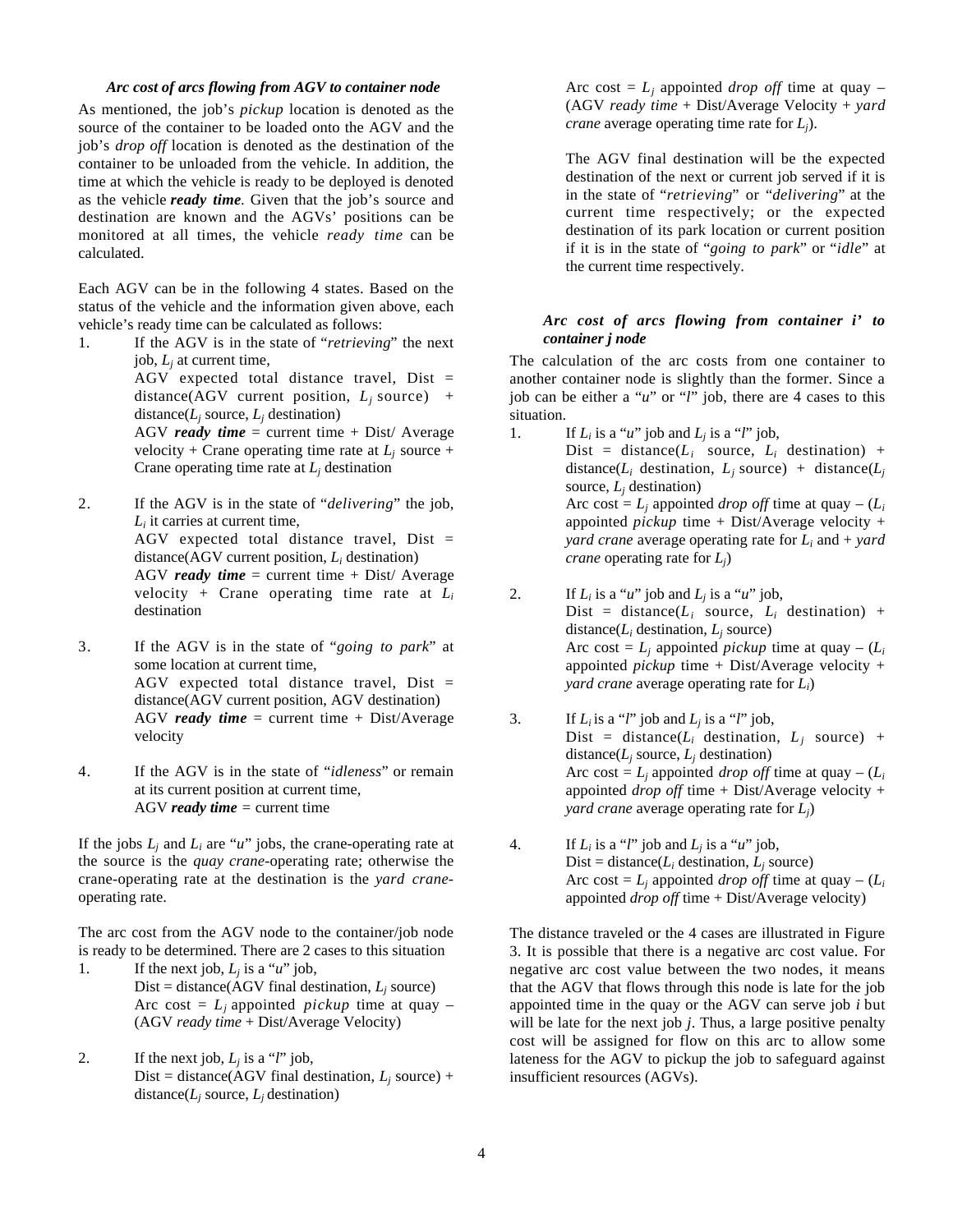

Figure 3: Illustration of the calculation of the distance traveled for the 4 cases

## *Design of the proposed deployment scheme model, mcf*

All incoming and unassigned containers at different points in time will be inserted into a queue based on the job appointed time in the quayside on First-in First out basis (FIFO) basis. We denote this queue as *Q*1*.* All the jobs in *Q*1 and all AGVs will be formulated in the network based on formulation in (N1). The jobs that are assigned to vehicles generated by the network simplex solution will be taken out of the queue, *Q*1.

However, it is not practical to assign all the jobs in *Q*1 based on the given solution because of the uncertainty of the traffic conditions. Some late jobs could affect the rest of the later jobs exponentially. Moreover, the solution might not be optimal due to the change of the job status. Thus, there will be some cut-off time where the simulation needs to be halted temporarily and re-planning for the job appointed pickup/drop off time needs to be done. The change in the job status results in a semi-dynamicness of the deployment scheme.

Before actual deployment, all jobs will be assigned with an initial appointed *pickup/drop off* time. The time interval between jobs will be a constant time interval dictated by the length of *time window.* After re-planning, the rest of the later un-deployed jobs will be assigned a new appointed *pickup/drop off* time based on the same *time window* interval from the  $1<sup>st</sup>$  un-deployed job. The new appointed time of the  $1<sup>st</sup>$  un-deployed job will be determined by the actual service time of the last job at the *quayside* with a grace period of 4 minutes.

After **every** *k* number of jobs for **all** cranes have been deployed, the re-planning of the appointed *pickup/drop off* time and its mcf problem formulation will be done based on the existing jobs in Q1. For every simulation halt, any new

incoming jobs will be appended after existing jobs in *Q*1. The number *k* depends on when the re-planning should be done based on historical traffic condition. Similar to the pmds model, *k* is selected to be 4*.*

Due to lesser resources (AGVs) compared to the number of jobs waiting to be serviced, it is possible that there is more than one job assigned to an AGV. In order to prevent AGVs serving more than one jobs at the same time, each AGV will be given a "to-do" queue list. Thus, there is equal number of "to-do" queues as the number of AGVs. Similarly, the jobs for each "to-do" queues are based on FIFO and the AGV will service the earliest assigned job. Only jobs serviced by their respective AGVs will be removed from the *Q*1 but the remaining jobs in each "todo" queues will still remain in the *Q*1 either waiting to be serviced later or reformulated and solved by mcf code. For each simulation halt, the existing jobs in the "to-do" list will be emptied.

The design of the mcf model in AutoMod simulation model needs to interface with the MCF solver (network simplex solver) in order to solve the network and obtain the solution to deploy the vehicles to the jobs. Due to the restriction of the file handling process in Automod simulation, a C function needs to do the input/output file interface. This interface is shown in Figure 4.



Figure 4: Illustration of the C interface with the AutoMod model for the *mcf* model

# **V . DEADLOCK PREDICTION & AVOIDANCE ALGORITHM**

From Coffman, Elphick and Shoshani [4], the four conditions that must be satisfied before a deadlock is concluded are as follows:

- *Mutual exclusion*: 2 or more processes cannot use a resource at a time
- *No preemption*: When a resource is being used, it is not released until the process using it finishes with it.
- *Hold and wait*: A process that is holding at least one resource and is waiting to acquire additional resources that are currently being seized by other processes.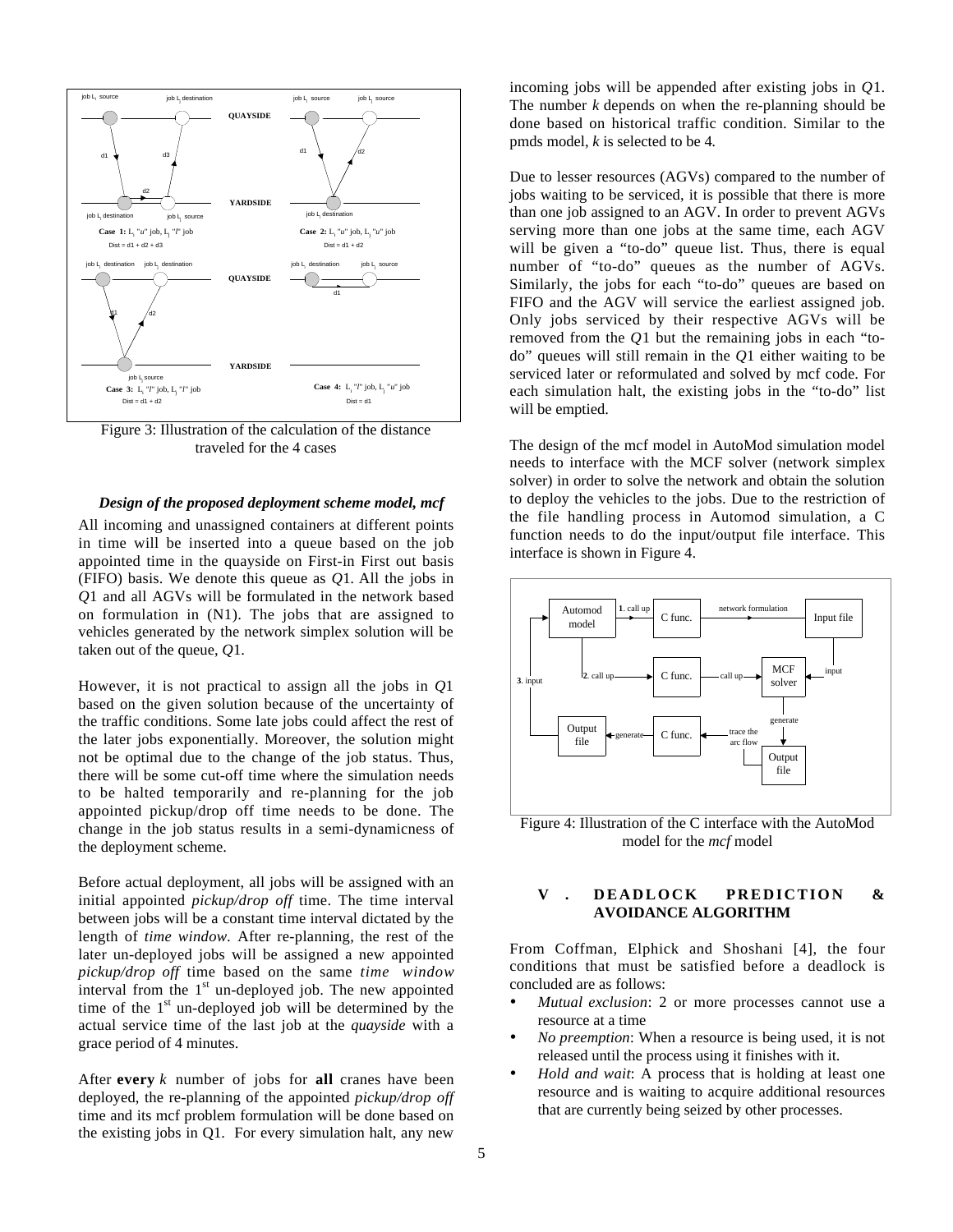• *Circular wait*: A closed chain of processes in which each process is waiting for a resource occupied by next process in the chain

Thus, a deadlock will not occur if one of the conditions does not hold. For AGVS, the  $1<sup>st</sup>$  three conditions are always true and only the last condition can be prevented. The resources mentioned in the four conditions refer to zones of the path and the processes refer to the AGVS. "Mutual exclusion" is obvious since two vehicles cannot occupy a zone at the same time. This is a condition required by the control system to prevent two vehicles from colliding with each other. "No preemption" is also obvious because, the vehicle must be in any zone at a given time and the movement of the vehicle into another zone satisfies the condition. As for the "Hold and Wait" condition, it is also satisfied in the case of the AGVS, as each vehicle has to be in a zone at any one time and is waiting to move into its next designated zone. The last condition, "Circular Wait" is not always true in AGVS and this is where the deadlock prediction can be used to detect whether a deadlock is imminent.



Figure 5: A cyclic deadlock formed by the vehicles

## *Proposed Deadlock Prediction Strategy*

Due to the unavailability of fast methods of predicting deadlock in the literature, Wee and Moorthy[1] proposed a proposed one-zone step deadlock prediction algorithm as follows:

Its definition of the numbers in Figure 6 is listed as follows:

- 1. Extract the location  $(L_p)$  (or control points) of its next zone of the selected vehicle (say Vi) that is about to enter a new zone. For every sampling time in the control system, i.e. 1.5 sec to 2 sec, a check is done to see if a vehicle has moved to a new zone or not. If it has, the vehicle is selected so that a deadlock prediction for its next zone step is done
- 2. Check whether this next zone  $(L_p)$  is occupied by another vehicle
- 3. Extract the location  $(L_q)$  of Vi's next 2 zone (i.e. the "next next" zone)
- 4. Check whether any other vehicle occupies  $L_q$
- 5. Extract next zone location  $(L_r)$  of the vehicle that is occupying  $L_q$  and update  $L_q$  to the location  $L_r$
- 6. Return "vehicle is waiting for the block to clear"
- 7. Return "vehicle is safe to proceed, deadlock is not predicted"
- 8. Check whether  $L_p$  is equal to  $L_q$
- 9. Return "vehicle is not safe to proceed, deadlock is predicted"



Figure 6: Flowchart of the one-zone step deadlock prediction algorithm

It is possible to extend this idea of one-zone step to the twozone step prediction to facilitate a better performance by predicting the deadlock earlier. However, there is a disadvantage of this form of prediction in the implementation as mild approximations are done here. These kinds of approximations come into effect because the vehicles do not travel from one point to another in exactly the theoretical time required. This difference between the expected time and the actual time creates an error. This error of prediction gets larger as more zone steps are predicted in advance. Thus, it is sufficient to use one-zone step prediction and implement the necessary deadlock avoidance strategy.

#### *Proposed Deadlock Avoidance Strategy*

Normally, there are two ways to resolve deadlock: detection-resolution and prediction-avoidance. The prediction-avoidance strategy is used since this strategy will minimize the number of formation of deadlocks.

The two strategies used in the avoidance measure consist of:

# • **Wait and Proceed**

As the name suggests, if a vehicle predicts a deadlock in its route, it will stop and wait at the same location until at least one vehicle is cleared from the deadlock prediction region

# • **Rerouting**

Due to the time constraints, a semi-dynamic routing strategy instead of dynamic routing strategy is proposed. To facilitate deadlock prediction and avoidance, a set of static route for each AGV is ascertained before moving to the destination. The routes are stored in a table and when an AGV requests for its next location, the next zone or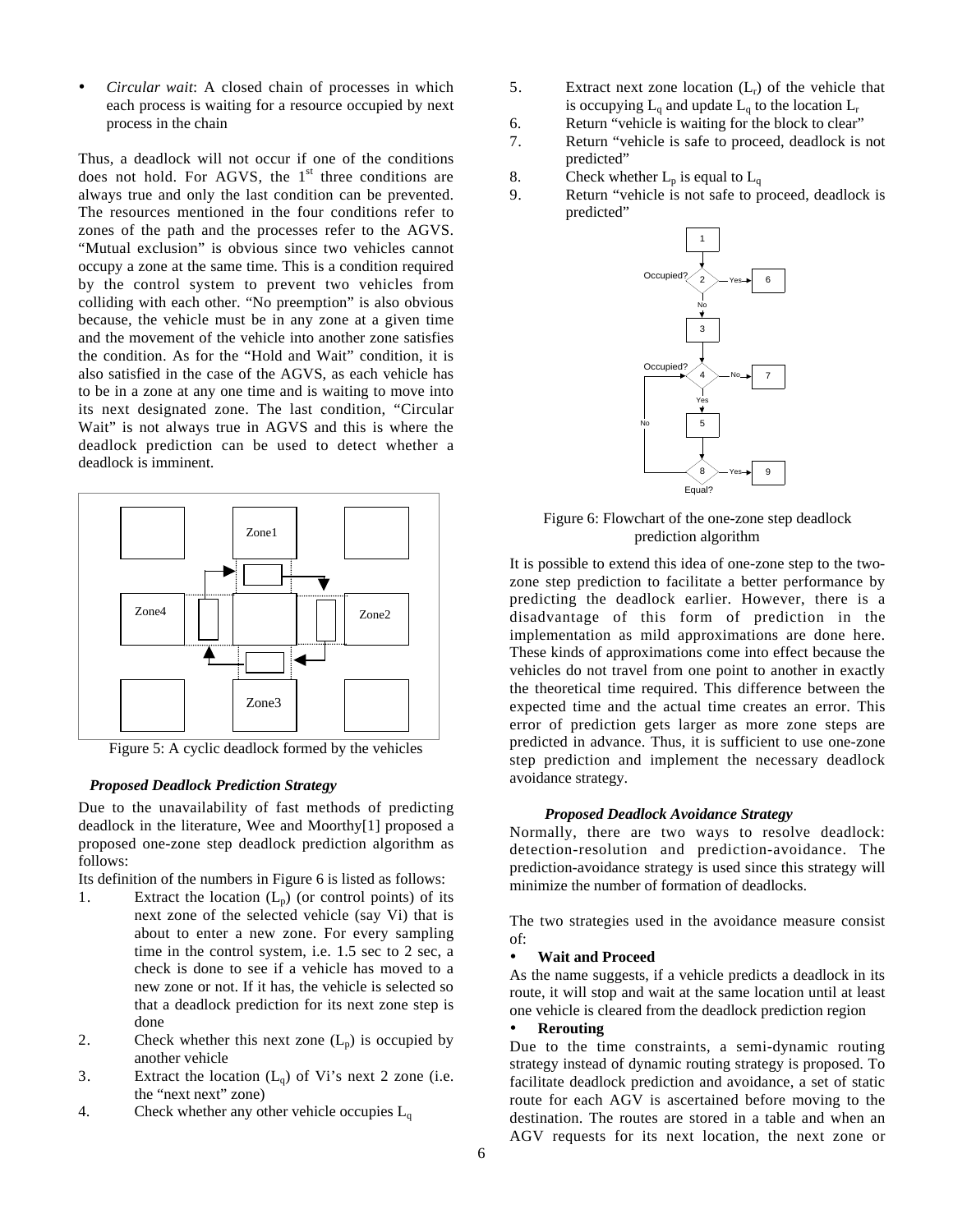location is returned for the particular requesting AGV. Thus, every AGV will follow its ascertained route from the stored information at one control point or location at a time.

The semi-dynamic rerouting strategy comes to play, and routes need to be recalculated when one of the conditions holds:

- The AGV reaches the destination and picks up a new job and is ready to move to the job's destination.
- The AGV reaches the destination and drops off a job and is ready to move to the next job's pickup location.
- The deadlock prediction algorithm predicts the formation of a deadlock in the next location or a new zone and requests for a new route for the AGV.

It is not necessary for the routing strategy to be dynamic since it is costly and moreover, the deadlock formation is not very frequent. The route is calculated using the Dijkstra's algorithm to find the shortest path tree (SPT). The general outline of the Dijkstra's algorithm and the implementation are explained in detail by Ahuja, Magnanti and Orlin [2] and Gallo [5]. The performance of the shortest path algorithms is dependent on the network and there are a lot of variants of the shortest path algorithms specific to the underlying network.

To further enhance the prevention-avoidance measure, a one-zone step deadlock resolution strategy is also implemented. It is still possible for deadlocks to form due to the uncertainty of traffic especially from the loading and unloading effects. Thus, deadlock resolution is implemented at the quay and yard side where loading and unloading occurs. The resolution algorithm will assign a virtual intermediate control point to the AGV when deadlock occurs at the quay or yard side. After completion of the loading/unloading process, this AGV is prepared to move on to its new destination. If it encounters a cyclic deadlock meaning there is a cyclic request of their next control points by other AGVS, this particular AGV will reroute to this virtual location that will break the cyclic request. Otherwise, this AGV will follow the pre-assigned shortest route.

# **VI. RESULTS & DISCUSSION**

The layout of the four berths used in the simulation of the two models, pmds & mcf is shown in Figure 7. A scenario showing the AGVs waiting to pick up or drop off container jobs on the berth side and container storage area in the yard side can be shown in Figure 8







Figure 8:Scenarios showing AGVs picking/dropping jobs in the berth and yard areas

#### *Specifications of the two models*

Both models use the same specifications and are as follows:

- Each vehicle is assumed to be able to ferry only a *unit load* from quay to yard side or vice versa at any point in time.
- The service time interval is deterministic and the reassignment of the service time will be done mentioned previously.
- A berth is randomly assigned to an incoming ship. If the berths are full, the next incoming ship will wait in the queue until the previous ship has completed discharging/unloading.
- The arrival of the ship is assumed to follow an exponential distribution of mean 60 minutes. This means the arrival rate for each ship follows an exponential distribution where 63% of the time the arrival rate is less than 60 minutes and 37% of the time the arrival rate is more than 60 minutes.
- Each container storage yard is made up of 9 clusters.
- Each cluster is made up of 3 control points.
- At any one time, a single cluster can only be used by a quay crane for either discharging or loading process. It is possible to move the quay cranes but the movement is not simulated here.
- 4 quay cranes are assigned per vessel.
- The distribution of workload of each quay crane is as follows:
	- $1<sup>st</sup>$  quay crane: 18%
	- $2<sup>nd</sup>$  quay crane: 25%
	- $\frac{2}{3}$ <sup>rd</sup> quay crane: 27%
	- 4<sup>th</sup> quay crane: 30%
- The time taken for a quay crane to load and unload a container follows a triangular distribution of (1.375, 1.708, 2.113) minutes.
- The time taken for a bridge crane to load and unload a container follows a triangular distribution of (1.593, 2.172, 2.728) minutes
- The crane average operating rate is taken to be the average of the 3 given values of the triangular distribution illustrated above.
- The average speed of the vehicles for each scenario is determined by the lower statistical mean of the historical data of previous runs of the two models.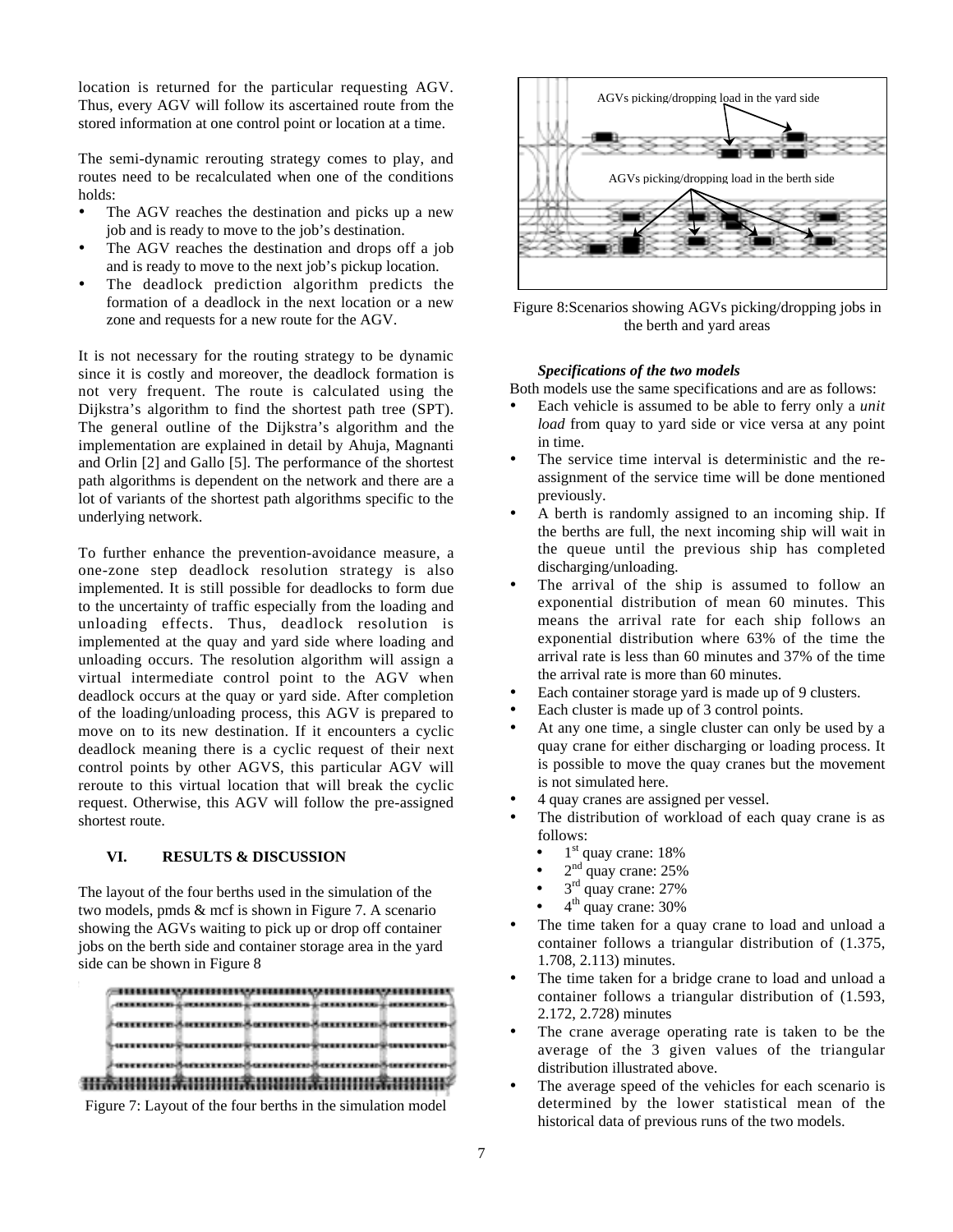The results are illustrated as follows:

#### *Comparison of effects of the number of AGVs*

In this simulation, the comparison of the effect of the number of AGVs on the throughput of the two models is made. The simulation was run with 40, 60, 80 AGVs over a period of 4 days. The inter-service time or time window is fixed at 2 minutes. The total number of boxes in the four berths in a period of 4 days for the two models is shown in Graph 1.



Graph 1: Total number of boxes serviced

The *makespan* of the ship refers to the time a ship spends at the port performing loading and unloading operations. The throughput of a ship, measured in number of boxes per hour is defined as

Throughput = no. of boxes serviced per ship/ship *makespan* time

The ship mean *makespan* in hours for both models are shown in Graph 2. The average throughput in number of boxes per hour for both models is shown in Graph 3. The mean *makespan* and mean throughput values are calculated by taking the mean of all the ships' throughput for all four berths.





Graph 3: Average throughput

From the results above, the throughputs of the ships in the *mcf* model are 9-10% higher than that of the *pmds* model. In both models, there is a very slight 2 % drop in throughput for 80 AGVs compared to the case of 60 AGVs. The throughput seems to increase as the number of AGVs increase. Interestingly, the throughput seems to remain at a constant rate and drop as the number of AGVs increases to large numbers. This is most probably because congestion effects start to become significant when the number of AGVs increases to a large number while the space of the layout of the four berths remains the same. The result shows that the optimal number of AGVs per crane per berth is in the range of 4-5 AGVs.

Throughput is one of the means to measure the efficiency of port operations. However, other factors that could affect the cost of operation should not be neglected. Examples are the length of time the AGV has to spend waiting for the quay crane (i.e. AGV is early for the appointed service time) or the length of time the AGV is late for the appointed service time.

Theoretically, the selected AGV for each job is expected to arrive before the job service time. However, due to the uncertainty of the actual traffic conditions and comparatively lesser number of resources (AGVs) to jobs, most AGVs will not arrive exactly on time i.e. at the job's appointed service time. There will be some deviations from the appointed service time. The effects on the length of mean waiting time for the case where the AGV is early for the appointed service time and the length of mean late time for the case where AGV is later than the appointed service time are investigated. The number of AGVs and their mean time deviations in minutes for the two models are shown in Graph 4. The improvement of the time deviations of the *mcf* model compared to the *pmds* model is shown in Graph 5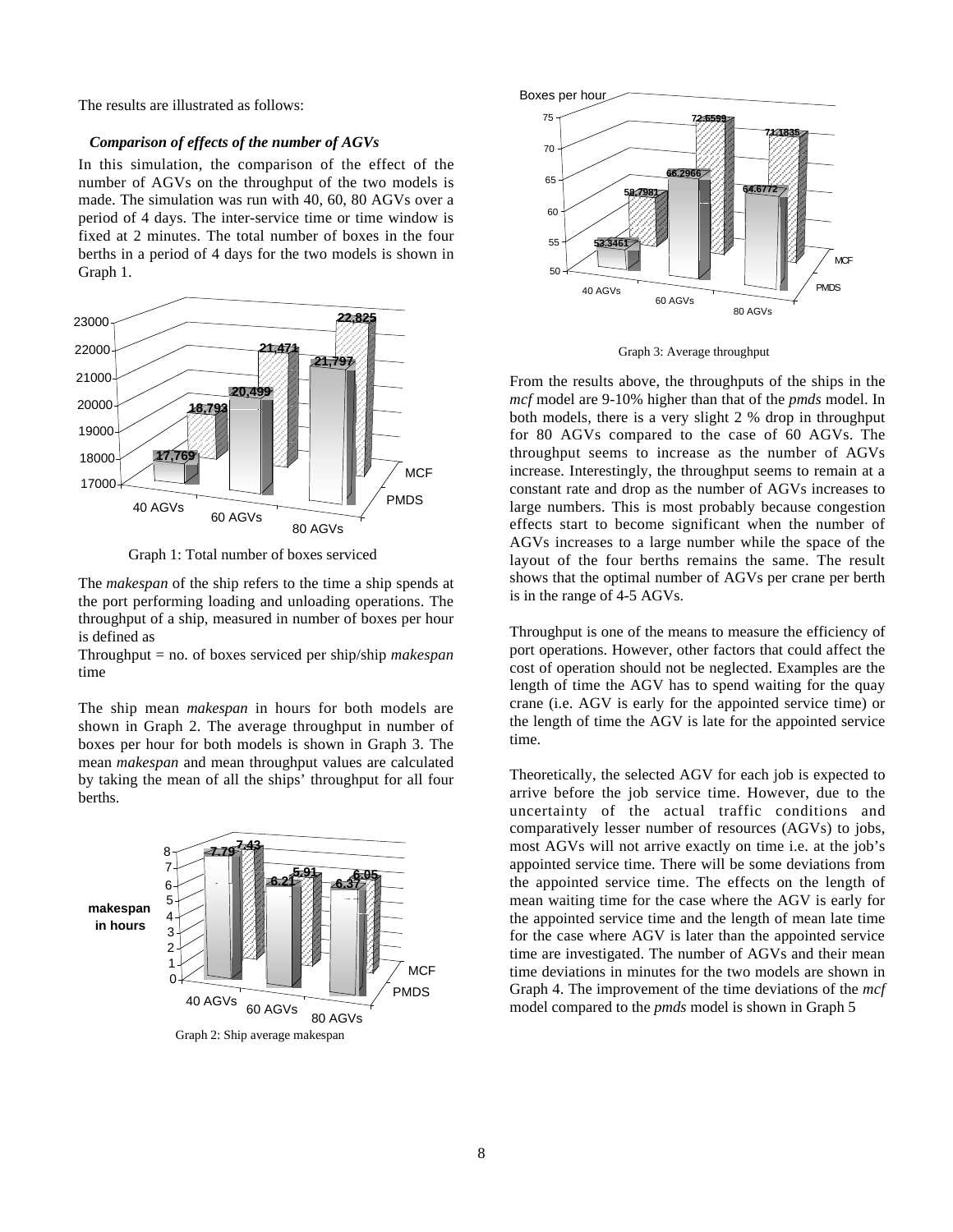

Graph 4:Mean Time deviations from appointed service time



Graph 5:Improvement of mean time deviations of MCF model

There is some improvement of the mean time deviation of the mcf model compared to pmds model. This is logical because the greedy heuristics do not make efficient use of the resources (i.e. AGVs) compared to the minimum cost flow model. For both models, the lengths of the mean waiting time and late time decrease as the number of AGVs increases as there are more resources catering to the jobs. The number of AGVs late for the jobs is much more than the number that are early for jobs because the inter-service time is too short to factor in the time-travel, the quay and yard operating rate and possible congestion effects. It is noted in the simulation that the AGVs are early for jobs initially but are late for jobs as more jobs are generated.

#### *Effect of the variation of time window*

The simulation was run with 80 AGVs over a period of 4 days. The inter-service time or time window was varied from 1.8 to 2 and 2.5 minutes. Similarly, the total number of boxes, the ship mean *makespan* and the mean throughput in each berth for the two models are shown in Graph 6, 7 and 8.







Graph 7: Average ship makespan





The performance of the throughput for mcf model is still 9- 10% better than that of the pmds model. For both models, the throughput will increase when the time window varies from 2.5 minutes to 2 minutes and decrease when the time window varies from 2 minutes to 1.8 minutes. Both models use the job-based approach, so jobs tend to be late. If the time window is too tight (e.g. 1.8 minutes), there might be